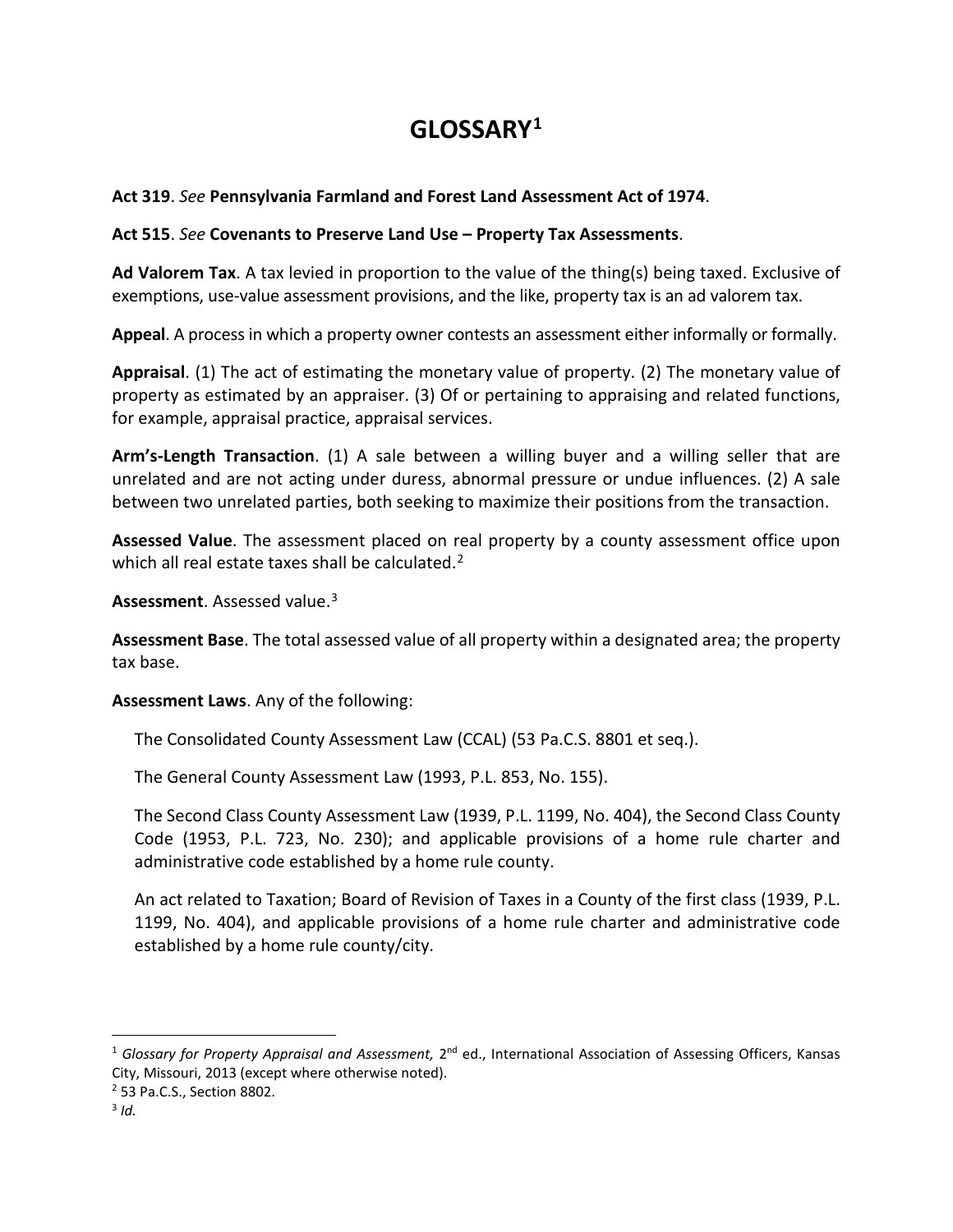The Third Class City Code (11 Pa. C.S., Ch. 125, Subch. A) (relating to assessment of property for taxation).

**Assessment Level**. The common or overall ratio of assessed values to market values.

**Assessment Ratio**. (1) The fractional relationship an assessed value bears to the market value of the property in question. (2) By extension, the fractional relationship the total of the assessment roll bears to the total market value of all taxable property in a jurisdiction

# **Assessor.** *See* **Certified Pennsylvania Evaluator**.

**Base Year**. The year upon which real property market values are based for the most recent countywide revision of assessment of real property or other prior year upon which the market value of all real property of the county is based for assessment purposes. Real property market values shall be equalized within the county and any changes by the board shall be expressed in terms of base-year values.<sup>[4](#page-1-0)</sup>

**Board.** Any of the following:

**Board.** As defined in Title 53 (Municipalities Generally) of the Pennsylvania Consolidated Statutes (Pa.C.S.), Section 8802 (relating to definitions).

The Board of Property Assessment, Appeals and Review in a county of the second class under the act of June 21, 1939 (P.L. 626, No. 294), referred to as the Second Class County Assessment Law, or a similar body established by a home rule county.

The Board of Revision of Taxes and Appeals under Title 11 (Cities) of the Pa.C.S. Chapter 125, Subchapter A.

The Board of Revision of Taxes in a county of the first class under the act of June 27, 1939, (P.L. 1199, No. 404), relating to taxation.

**Certification Date**. The statutory date by which formal real property valuations [post informal reviews, if applicable] are certified by the county assessment office. [In counties of the second class A through eighth class, this date is November 15. *See* 53 Pa.C.S. §8844(f).]

**Certified Pennsylvania Evaluator (CPE)**. A person responsible for the valuation of real property for ad valorem taxation purposes who has satisfied the qualifications for certification as a Certified Pennsylvania Evaluator pursuant to the Assessors Certification Act and the Professional and Vocational Standards under Title 49 of the Pennsylvania Code, Chapter 36, Subchapter C (Certified Pennsylvania Evaluators).

**Clean and Green**. *See* **The Pennsylvania Farmland and Forest Land Assessment Act of 1974**.

<span id="page-1-0"></span> $\overline{a}$  $4$  Id.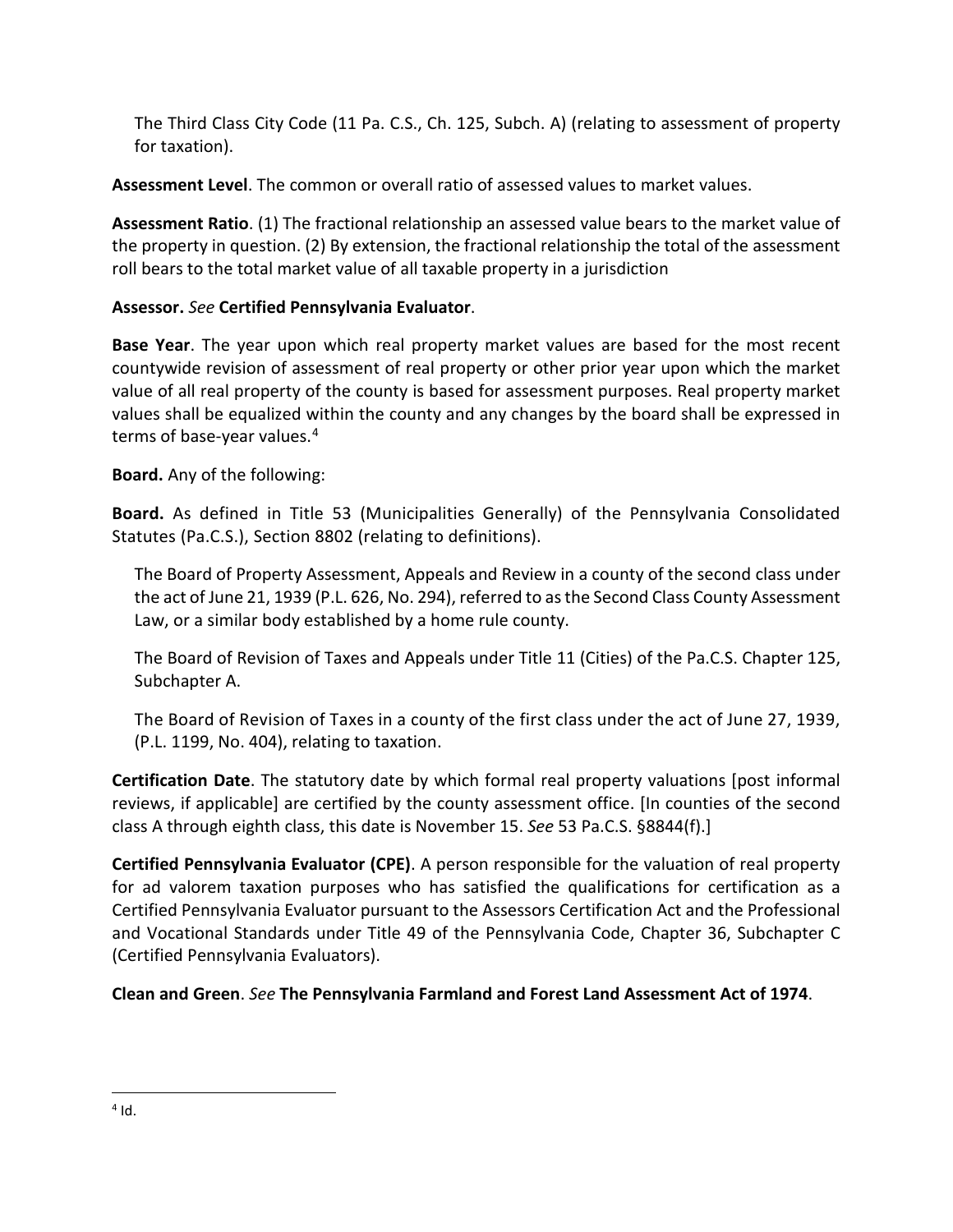**Coefficient of Dispersion (COD)**. The average deviation of a group of numbers from the median expressed as a percentage of the median. In ratio studies, the average percentage deviation from the median ratio.

**Coefficient of Price-Related Bias (PRB)**. An index of price-related bias obtained by regressing percentage deviations from the median ratio on percentage changes in a value proxy, which is obtained by giving equal weight to assessments and sales prices so as to minimize measurement biases.

**Coefficient of Variation (COV).** A standard statistical measure of the relative dispersion of the sample data about the mean of the data; the standard deviation expressed as a percentage of the mean.

**Common Level Ratio (CLR)**. The ratio of assessed value to current market value used generally in the county and published by the State Tax Equalization Board on or before July 1 of the year prior to the tax year on appeal before the board under the act of June 27, 1947 (P.L. 1046, No. 447), referred to as the State Tax Equalization Board Law.[5](#page-2-0)

**Contract Rent**. The actual amount of rent, per unit of time, that is specified in the contract (lease).

**Cost Approach to Value**. One of the three approaches to value, the cost approach is based on the principal of substitution – that a rational, informed purchaser will pay no more for a property than the cost of building an acceptable substitute with like utility. The cost approach seeks to determine the replacement cost new of an improvement less depreciation plus land value; it is the method of estimating the value of property by: (a) estimating the cost of construction based on replacement or reproduction cost new or trended historic cost (often adjusted by a local multiplier), (b) subtracting depreciation, and (c) adding the estimated site value. The site value is most frequently determined by the sales comparison approach.

**Countywide Revision of Assessment**. A change in the established predetermined ratio or revaluation of all real property within a county.<sup>[6](#page-2-1)</sup>

**Covenants to Preserve Land Use – Property Tax Assessments**. The act of January 13, (1966) 1965, P.L. 1292, No. 515 (16 P.S. §1191 et seq.).

**Depreciation**. Loss in value of an object, relative to its replacement cost new, reproduction cost new, or original cost, whatever the cause of the loss in value.

**Depreciation, Accrued**. The amount of depreciation, from any and all sources, that affects the value of the property in question on the effective date of the appraisal.

**Dispersion**. The degree to which data are distributed either tightly or loosely around a measure of central tendency. Measures of dispersion include the average deviation, coefficient of dispersion, coefficient of variation, range and standard deviation.

<span id="page-2-0"></span> $\overline{a}$  $<sup>5</sup>$  Id.</sup>

<span id="page-2-1"></span> $6$  Id.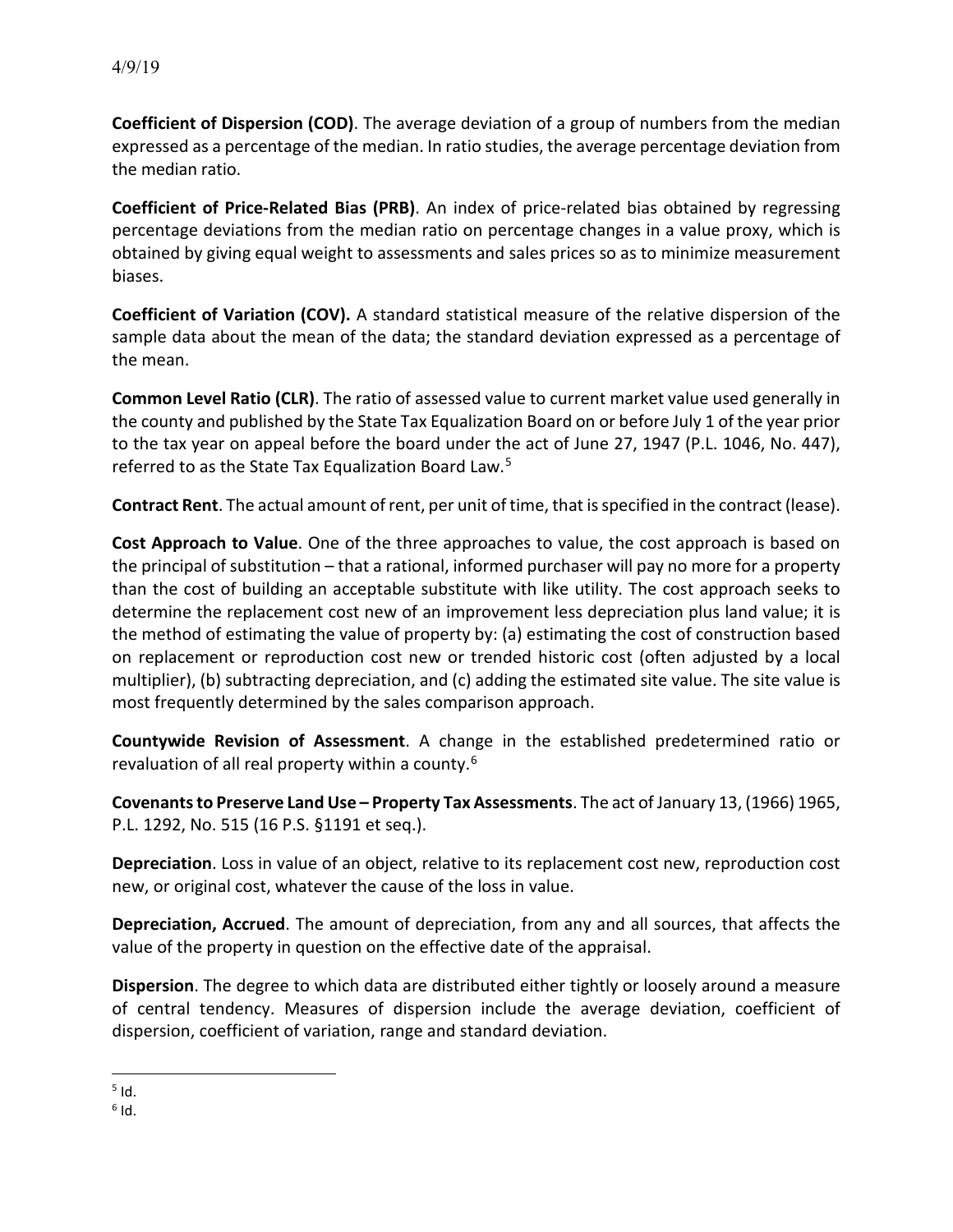**Economic Area**. A geographic area, typically encompassing a group of neighborhoods, defined on the basis that the properties within its boundaries are more or less equally subject to a set of one or more economic forces that largely determine the value of the properties in question.

**Effective Age**. The typical age of a structure equivalent to the one in question with respect to its utility and condition as of the appraisal date. Knowing the effective age of an old, rehabilitated structure or a building with substantial deferred maintenance is generally more important in establishing value than knowing the chronological age.

**Effective Gross Income**. The potential gross rent, less vacancy and collection loss, plus miscellaneous income.

**Established Predetermined Ratio (EPR)**. The ratio of assessed value to market value established by the board of county commissioners or comparable governing body in a home rule county and uniformly applied in determining assessed value in any year.<sup>[7](#page-3-0)</sup>

**Excess Rent**. The difference between contract rent and market rent that occurs when contract rent exceeds economic rent.[8](#page-3-1)

#### **Farmstead Property Exclusion**. *See* **Homestead Property Exclusion Program Act**.

**Field Reviewer**. A CPE with experience and knowledge of valuation techniques employed on a project for the property categories for which the CPE will be responsible. A field reviewer will review accuracy of data collected for property in a previously identified neighborhood and preliminary and/or final values.

**Final Assessment Roll**. A document containing property owner(s) name, mailing address, property location and uniform parcel identifier, or reference to the tax map, and taxable status, and real property assessment of all parcels in a County. *See* **Certification Date**.

**Governing Body.** The county board of commissioners or the body vested with the legislative authority of the county in counties which have adopted a home rule charter or an optional plan.

**Gross Lease.** A lease under the terms of which the lessor (landlord) receives stipulated rent and pays the expenses of operating and maintaining the leased property.

**Gross Rent Multiplier (GRM)**. (1) The factor by which gross rent is multiplied in order to obtain an estimate of value (2) The ratio between sale price and potential gross income or effective gross income. By convention, the gross rent multiplier is typically the term used when developing the relationship based on monthly rent.

 $\overline{a}$  $7$  Id.

<span id="page-3-1"></span><span id="page-3-0"></span><sup>8</sup> *Property Assessment Valuation*, 3rd ed., International Association of Assessing Officers (IAAO), Kansas City, MO., June 1, 2010, p. 322.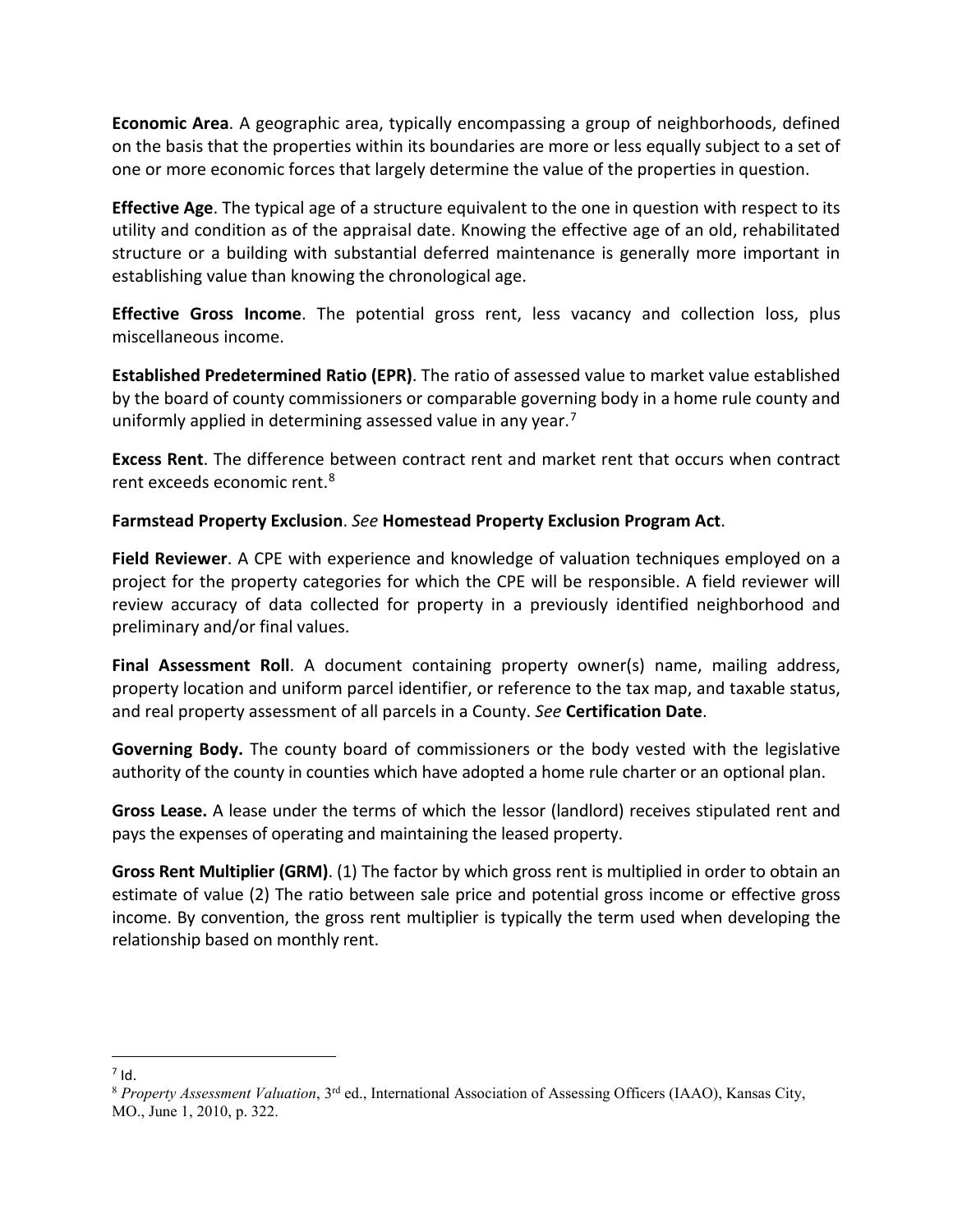**Highest and Best Use**. A principle of appraisal and assessment requiring that each property be appraised as though it were being put to its most profitable use (highest possible present net worth), given probable legal, physical, and financial constraints.

**Homestead Property Exclusion Program Act**. The act of May 5, 1998, P.L. 301, No. 50 (53 Pa.C.S. §8581 et seq.).

**Horizontal Inequity**. Differences based on criteria other than value range in the levels of assessment of groups of properties. For example, properties in one neighborhood may have a higher level of assessment than similar properties in another neighborhood.

**Income Approach to Value**. One of the three approaches to value, based on the concept that current value is the present worth of future benefits to be derived through income production by an asset over the remainder of its economic life. The income approach uses capitalization to convert the anticipated benefits of the ownership of property into an estimate of present value.

**International Association of Assessing Officers (IAAO)**. A professional membership organization of government assessment officials and others interested in the administration of the property tax.

**Level of Assessment; Assessment Ratio**. The common or overall ratio of assessed values to market values.

**Market Area**. A geographic area, typically encompassing a group of neighborhoods, defined on the basis that the properties within its boundaries are subject to similar economic forces and supply and demand factors. A separate valuation model is often developed for each market area. Smaller or mid-sized jurisdictions may constitute a single market area.

**Market (Economic) Rent**. The rent currently prevailing in the market for properties comparable to the subject property. Market rent is capitalized into an estimate of value in the income approach.

**Market Value.** The price in a competitive market a purchaser, willing but not obligated to buy, would pay an owner, willing but not obligated to sell, taking into consideration all the legal uses to which the property can be adapted and might be reasonably applied. (*See Buhl Found. v. Board of Prop. Assessmen*t, 180 A.2d 900 (Pa. 1962).

**Mean**. A measure of central tendency. The result of adding all the values of a variable and dividing by the number of values. For example, the mean of 3, 5, and 10 is 18 divided by 3, or 6. Also called arithmetic mean.

**Median**. A measure of central tendency. The value of the middle item in an uneven number of items arranged or arrayed according to size; the arithmetic average of the two central items in an even number of items similarly arranged; a positional average that is not affected by the size of extreme values.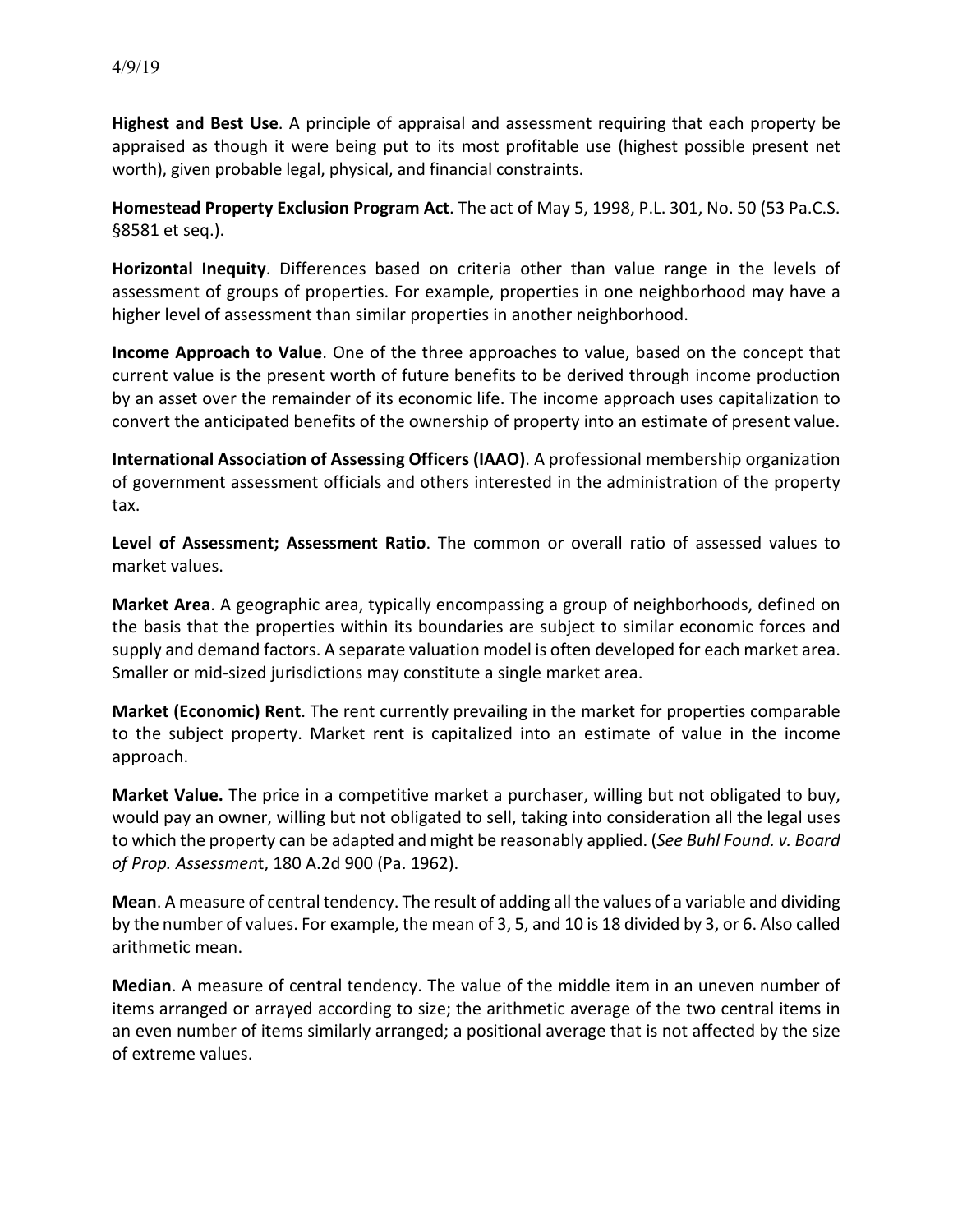**Mode**. A measure of central tendency. (1) In an array of the values of a variable, the most frequently occurring value. (2) By extension for grouped data, the class with the greatest number of observations.

**Neighborhood**. (1) The environment of a subject property that has a direct and immediate effect on value. (2) A geographic area (in which there are typically fewer than several thousand properties) defined for some useful purpose, such as to ensure for later multiple regression modeling that the properties are homogeneous and share important locational characteristics.

Net Lease. A lease which provides for the tenant to pay all property expenses.<sup>[9](#page-5-0)</sup>

**Net Operating Income** (NOI). Annual net income after operating expenses are subtracted from effective gross income. Does not include payments for interest or principal.

**Nonrealty Components**. These are items that were included in the sale price but should be excluded when the sale is used as a comparable property to the subject.<sup>[10](#page-5-1)</sup>

**Outliers**. Observations that have unusual values, that is, they differ markedly from a measure of central tendency. Some outliers occur naturally; others are due to data errors.

**Overage Rent**. Rent over and above a guaranteed minimum under the terms of a percentage lease (not to be confused with excess rent). $^{11}$  $^{11}$  $^{11}$ 

**Pa.Code.** The Pennsylvania Code (rules and regulations of the Commonwealth).

**Parcel**. A separate, tax map-designated piece or portion of all real property, taxable or nontaxable, or eligible for preferential assessments.

**Pennsylvania Consolidated Statutes (Pa.C.S.).** The official statutory codification established by the General Assembly under the act of November 25, 1970 (P.L. 707, No. 230).<sup>[12](#page-5-3)</sup>

**Pennsylvania Farmland and Forest Land Assessment Act of 1974**. The act of December 19, 1974, P.L. 973, No. 319 (72 P.S. §5490.1 et seq.).

**Potential Gross Income (PGI)**. The sum of potential gross rent and miscellaneous income, that is, the income from rent and other sources that a property could generate with normal management, before allowing for vacancies, collection losses, and normal operating expenses.

## **PRB.** *See* **Coefficient of Price-related Bias**.

<span id="page-5-0"></span> <sup>9</sup> *Property Assessment Valuation*, p. 322.

<span id="page-5-1"></span><sup>10</sup> *Property Assessment Valuation*, p. 204.

<span id="page-5-2"></span><sup>11</sup> *Property Assessment Valuation*, p. 322.

<span id="page-5-3"></span><sup>&</sup>lt;sup>12</sup> "Statutes of Pennsylvania and the Constitution of Pennsylvania," Pennsylvania General Assembly, http://www. legis.state.pa.us/cfdocs/legis/li/public/ (accessed June 8, 2018).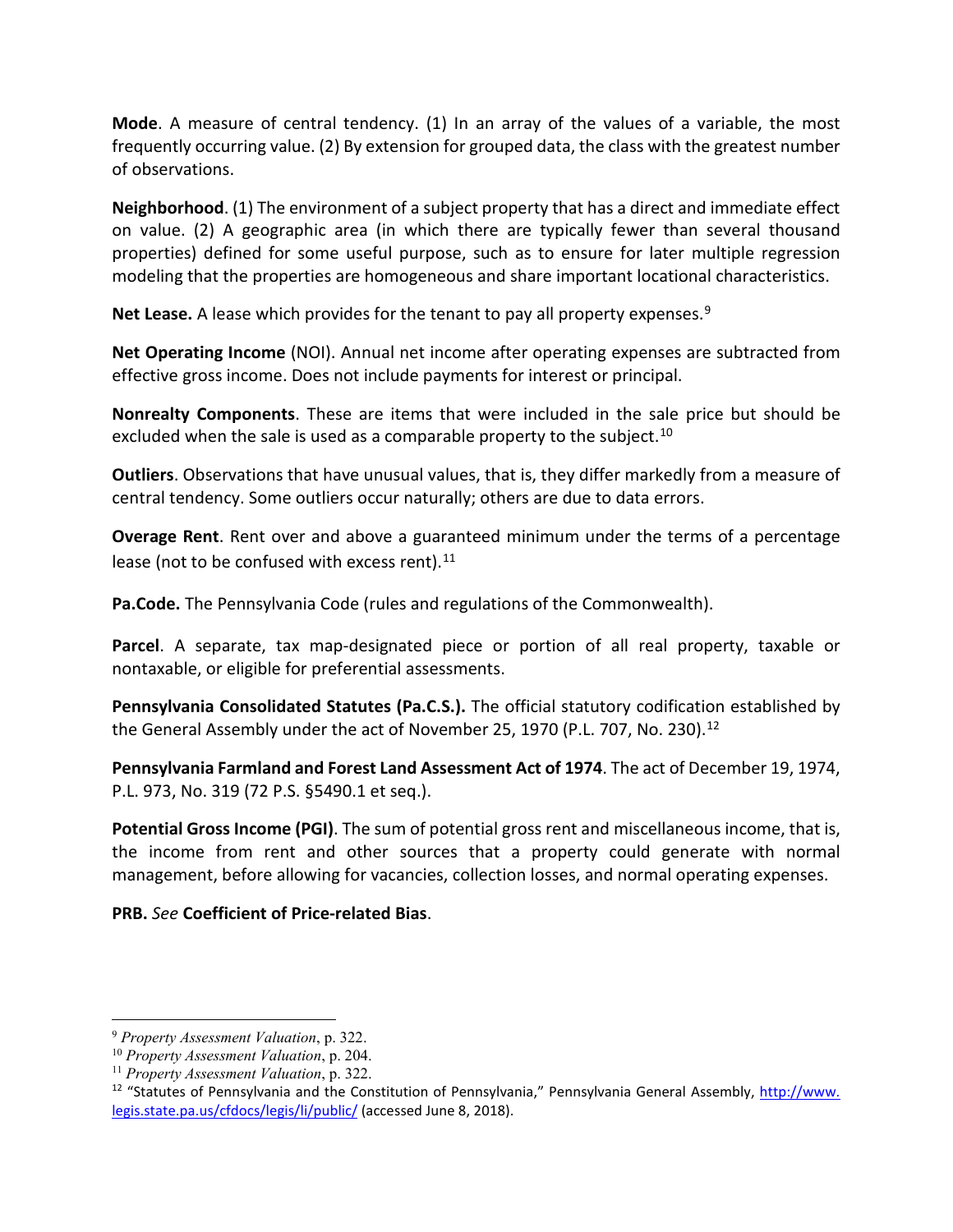**Preferential Assessments**. The total use value of land qualifying for assessment under the Pennsylvania Farmland and Forest Land Assessment Act of 1974 (commonly referred to as the Clean and Green Act, Act 319).

**Price-Related Differential (PRD)**. The mean divided by the weighted mean. The statistic has a slight bias upward. Price-related differentials above 1.03 tend to indicate assessment regressivity; price-related differentials below 0.98 tend to indicate assessment progressivity.

**Progressivity**. An appraisal bias such that high-value properties are appraised higher than lowvalue properties in relation to market values.

**Property Record Card including 'ecard'**. A document, hard paper copy or electronic, detailing basic real property information and property improvement characteristics.

**Ratio Study.** An investigation intended to determine the assessment ratio and assessment equity.

**Reassessment.** The revaluation of all real property within a county. Also called a revaluation or reappraisal.

**Regressivity**. An appraisal bias such that high-value properties are appraised lower than lowvalue properties in relation to market values.

**Replacement Cost**. The current cost of producing a building or improvement with the same utility but with modern materials, design, and workmanship. This cost is less than the amount indicated by the reproduction cost method. $13$ 

**Reproduction Cost**. The cost of producing an exact replica of a building or improvement using the same or very similar materials, design, and workmanship. This cost involves rebuilding the subject structure with any inherent faulty design superadequacies and inefficiencies. It is an unrealistic method for older, obsolete structures.<sup>[14](#page-6-1)</sup>

**Sales Comparison Approach to Value**. One of the three approaches to value, the sales comparison approach estimates a property's value (or some other characteristic, such as its depreciation) by reference to comparable sales. Also known as the Comparable Sales Approach or Market Approach.

**Stratification**. The division of a sample of observations into two or more subsets according to some criterion or set of criteria. Such a division may be made to analyze disparate property types, locations or characteristics, for example.

**Tax Base, Property**. The total of all the assessed values in a given community.

**Uniformity**. The equality of the burden of taxation in the method of assessment.

<span id="page-6-0"></span> <sup>13</sup> *Property Assessment Valuation*, p. 237.

<span id="page-6-1"></span><sup>14</sup> *Property Assessment Valuation*, pp. 236-237.